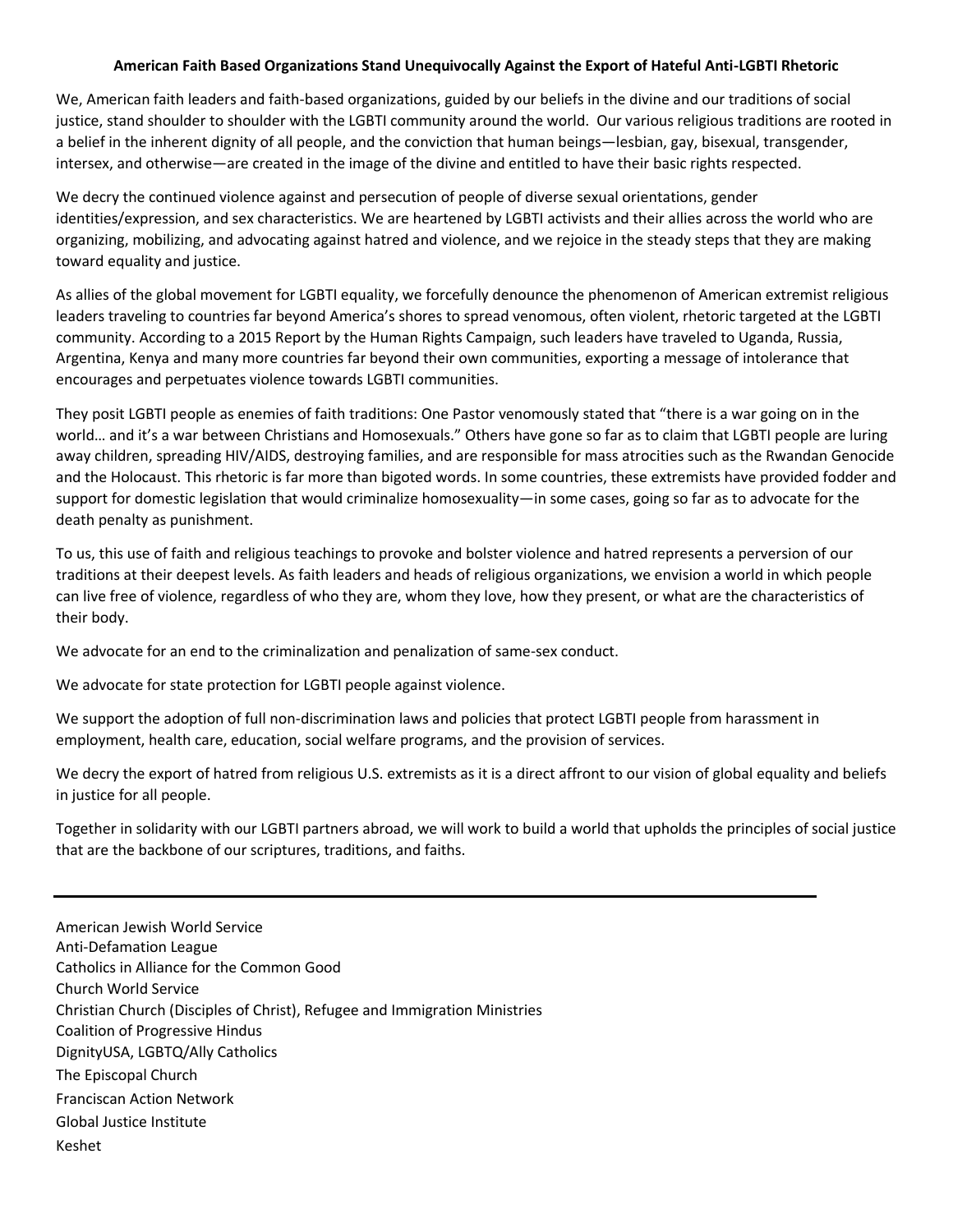Muslims for Progressive Values National Council of Jewish Women Presbyterian Church USA Reconstructionist Rabbinical Association Reconstructionist Rabbinical College/Jewish Reconstructionist Communities SOJOURN: Southern Jewish Resource Network for Sexual and Gender Diversity **Soulforce** T'ruah: The Rabbinic Call for Human Rights Union on Reform Judaism (URJ) Unitarian Universalist Association

Imam Daayiee Abdullah MECCA Institute, Washington, DC Rabbi Rachel Ackerman Temple Shalom, Chevy Chase, MD Rabbi Thomas Alpert Temple Etz Chaim, Franklin, MA Rabbi Alana Alpert Congregation T'chiya, Detriot, MI Rabbi Melanie Aron Congregation Shir Hadash, Los Gatos, CA Reverend K. G. Banward Jr. St. Matthew's Chruch, Glendale, CA Rabbi Eliot J. Baskin DMin Jewish Community Chaplain, Denver, OH Elder Randolph W. Baskin Church of Fullerton (Disciples of Christ) Rabbi Birdie Becker Temple Emanuel, Pueblo, CO Rabbi Josh Berkenwald Congregation Sinai, San Jose, CA Rabbi Marc Berkson Emanu-El B'ne Jerurun, Milwaukee, WI Rabbi Donald Berlin Temple Oheb Shalom, Baltimore, MD Rabbi Cecelia Beyer Temple Beth Ahm Yisrael, Springfield, NJ Rabbi Binyamin Biber **American University, Washington, DC** Reverend Anna Blaedel United Methodist Church, Des Moines, IA Reverend Dawn Flower Blundell **Network** United Methodist Church, Reno, NV Rabbi Jill Borodin **Congregation Beth Shalom, Seattle, WA** Reverend Barbara Brawley **National Exercise Church of Christ, Manchester, NH** Rabbi Colin Brodie Congregation B'nai Torah, Trumbull, CT Father Rudolph Bullman **Diocese of Helena, Melena, MT** Rabbi Eric Cohen Temple Israel, Manchester, NH Rabbi Martin Cohen Shelter Rock Jewish Center, Roslyn, NY Rabbi Holly Cohn Temple B'nai Israel, Albany, GA

United Church of Christ

Mr. Anthony Suarez Abrama Archdiocesan Office for Peace and Justice, Chicago, IL Rabbi Benjamin Adler **Adath Israel Congregation, Lawrenceville, NJ** Adath Israel Congregation, Lawrenceville, NJ Reverend Israel Alvaran DMin Clergy and Laity for Economic Justice of California, San Francisco, CA Dr. Jorde Aquino USF Department of Religious Studies, San Francisco, CA Reverend Jennfier Bailey **African Methodist Episcopal Church, Chicago, IL** Rabbi George Barnard Northern Hills Synagogues, Cincinnati, OH Rabbi Eliot Becker **American Jewish University, Los Angeles, CA** Reverend Dawn Berry **Brookside Congregational Church, Manchester, NH** Reverend Betty Jo Birkhahn-Rommelfanger United Methodist Church, Chestnut Square, Glenview, IL Rabbi Barry Block **Congregation B'nai Israel, Little Rock, Arkansas** Rabbi Rick Brody Jack M. Barrack Hebrew Academy, Bryn Mawr, PA Rabbi Jeffrey Brown Scarsdale Synaogue Temples Tremont and Emanu-El, Scarscale, NY Rabbi Rachel Brown **American Hebrew Academy, Greensboro, NC** Reverend Elder Pat Bumgardner Global Justice Institute, Metropolitan Community Churches Reverend Emma Chattin **Metropolitan Community Church of Northern Virginia, Fairfax, VA** Rabbi Jeffrey Cheifetz **Covenant Presbyterian Church, San Francisco**, CA Rabbi David J. Cooper The Community Synagogue, Piedmont, CA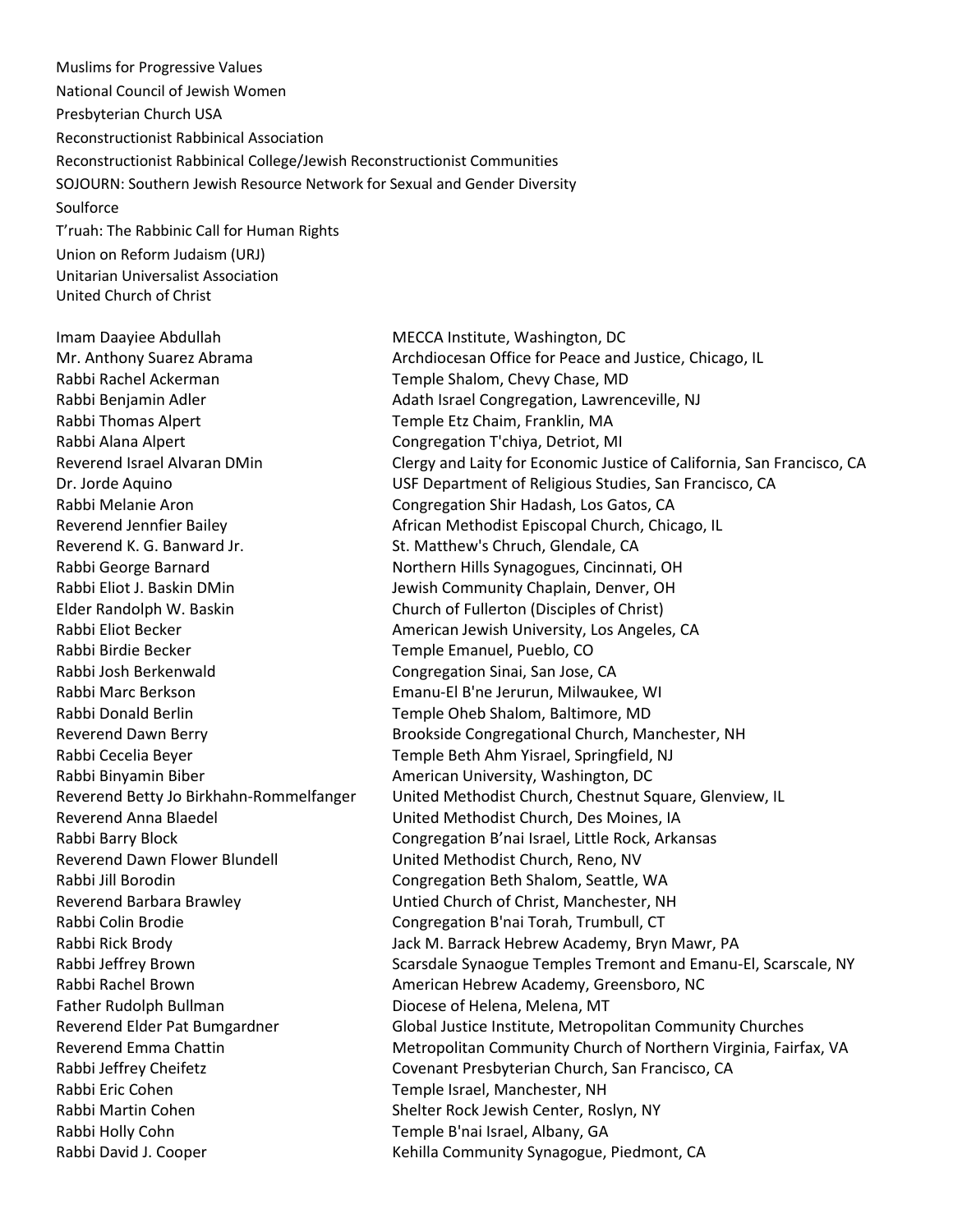Rabbi Benjamin David **Adath Emanu-El, Mount Laurel, NJ** Deacon Andrea Delaney **Bartlett**, IL Reverend Paula Depsey **Alliance of Baptists** Rabbi Ariel Edery **Beth Shalom, Wake County, NC** Rabbi Bruce Elder Congregation Hakafa, Glencoe, IL Minister Roy English Rebecca, GA Pastor Joseph Girdal New Hampshire Deacon Alice Ann Glenn United Methodist Church Rabbi Deba Hachen Temple Beth-El, Jersey City, NJ

Rabbi Rachel Cowan **Institute for Jewish Spirituality, New York, NY** Rabbi Menachem Creditor **Congregation Netivot Shalom, Berkeley, CA** Reverend Richard L. Dalton Metropolitan Community Churches of the Sierras, Reno, NV Rabbi Beth D. Davidson Temple Adam Yeshurun, Manchester, NH Dr. Neomi DeAnda **Professor of Religious Studies, University of Dayton, Dayton, OH** The Honorable Dr. Michael H. Diaz Ambassador to the Holy See, Ret. Chicago, IL Pastor Doug Donley University Baptist Church, Minneapolis, MN Reverend Dr. John C. Dorhaur United Church of Christ, Cleveland, OH Rabbi Paula Drill Orangetown Jewish Center, Orangetown, NY Rabbi Lisa Edwards **Beth Chayim Chadashim, Los Angeles, CA** Rabbi Laurence Edwards The Congregation Rodfei Zedek, Chicago, IL Rabbi Denise Eger Congregation Kol Ami, West Hollywood, CA Rabbi Jean Eglinton **B'nai Sholom Congregation, Huntington, WV** Rabbi Cindy Enger **Congregation Or Chadash, Chicago, IL** Rabbi David Englander **B'nai Torah Congregation, Boca Raton, Florida** Priest Peter Faass **Rector of Christ Church, Shaker Heights, OH** Reverend Don Fado St. Mark's United Methodist Church, Sacramento, CA Rabbi Marla Feldman Women of Reform Judaism, New York, NY Ms. Felicy Figueroa **International Church, Irvine, CA** Irvine United Congressional Church, Irvine, CA Rabbi Brian Fink UJA-Federation of New York, New York, NY Rabbi Nancy Flam **Institute for Jewish Spirituality, New York, NY** Reverend Wil Forrest **East Liberty Presbyterian Church, Pittsburgh**, PA Rabbi Elyse Frishman Barnert Temple, Franklin Lakes, NJ Rabbi Pamela Frydman Congregation Pnai Tikvah, Las Vegas, NV Rabbi Stephen Fuchs World Union for Progressive Judaism, West Hartford, CT Reverend Elder Darlene Garner Metropolian Community Churches, Washington, DC Rabbi Lisa Gelber Temple Aliyah, Woodland Hills, CA Rabbi David Gelfan Temple Israel of the City of New York, New York, NY Rabbi Miriyam Glazer **American Jewish University, Los Angeles, CA** Rabbi Bonnie Goldberg **Jewish Federation of Greater Philadelphia**, Philadelphia, PA Rabbi Megan Goldman Columbia/Barnard Hillel, New York, NY Rabbi Lisa L. Goldstein **Institute for Jewish Spirituality, New York, NY** Rabbi Marvin Goodman Peninusla Sinai Congregation, Foster City, CA Rabbi Marlee Gordon Theorem McHenry County Jewish Congregation, Crystal Lake, IL Reverend Elizabeth Goudy **Metropolitan Church of the Lehigh Valley, Allentown**, PA Rabbi Sarah Graff **Congegation Kol Emeth, Palo Alto, CA** Rabbi Laurie Green Congregation Beit Mishpacha, Washington, DC Rabbi Jarah Greenfield Congregation Beth El, Bennington, VT Minister Sarah Catherine Haines Saint Ansel College, Manchester, NH Rabbi Vered Harris Temple B'nai Israel, Oklahoma City, OK Dr. Robyn Henderson-Espinoza Pacific School of Religion, Berkeley, CA Rabbi Lauren Grabelle Herrmann Society for the Advancement of Judaism, New York, NY Ms. Danie Amanda Holiday Desert Oasis Chapel, Palm Springs, CA Rabbi Linda Holtzman Temple Olam Chavurah, Philadelphia, PA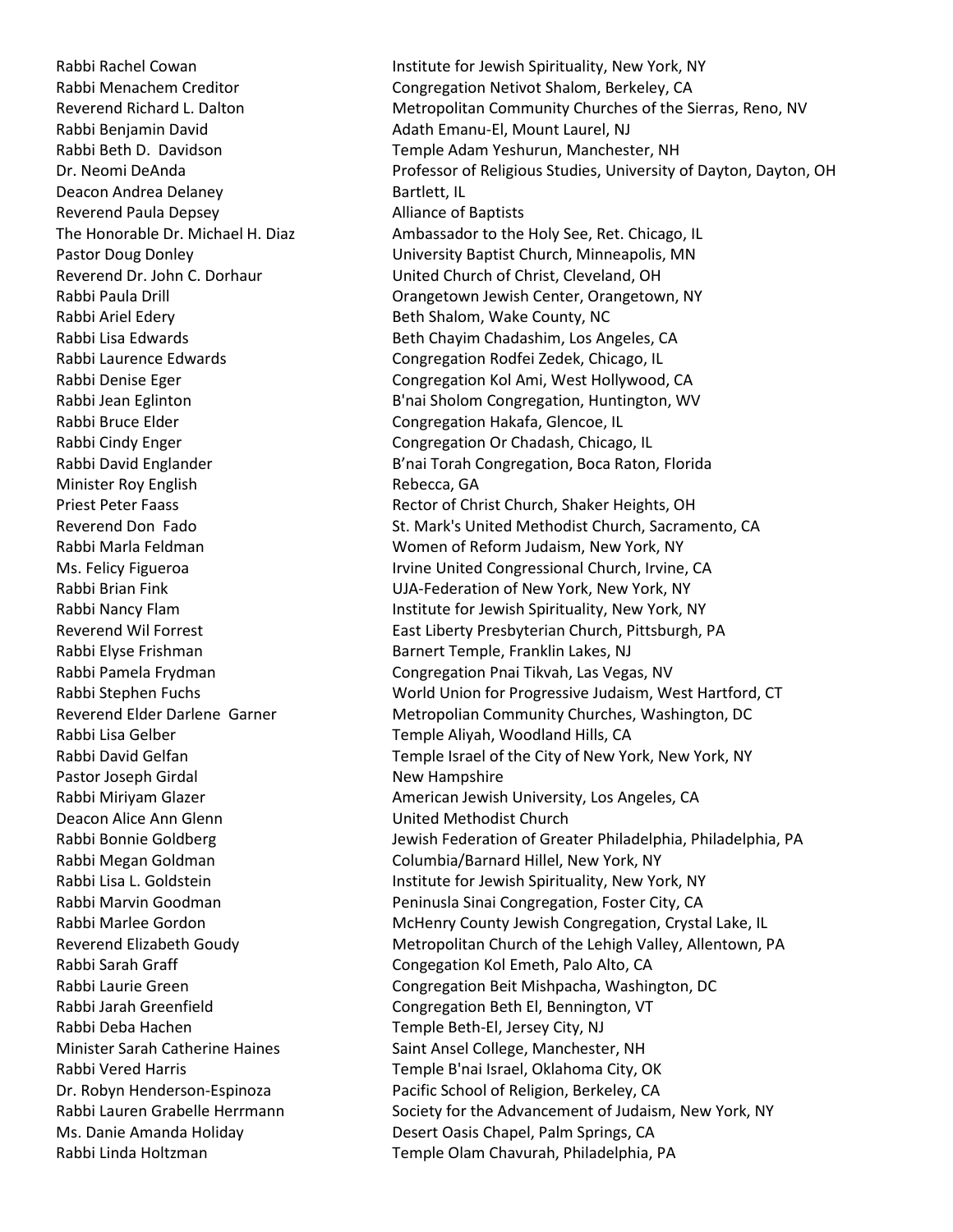Reverend Jennifer Hornbuckle Crossroads Hospice of Atlanta, GA Rabbi David Ingber **Romemu, New York, NY** Rabbi Howard Jaffe Temple Isaiah, Lexington, MA Ms. Micky ScottBey Jones Faith Matters Network Reverend Elizabeth Jones United Methodist Church Rabbi Raachel Jurovics Vavneh, Raleigh, NC Mr. Timothy V. Kane, Mdiv, MTh Washington, DC Rabbi Greg Kanter Temple Sinai, Delray Beach, FL Rabbi Nancy Kasten **Dallas**, TX Rabbi David L Kline Lab/Shul, Brooklyn, NY Rabbi Peter Knobel Temple Judea, Coral Gables, FL Rabbi Mark Kula **Bet Shira Congregation, Miami, FL** Rabbi Susan Landau Temple Micah, Washington, DC Rabbi Michael Adam Latz Shir Tikvah, Minneapolis, MN Rabbi Amichai Lau-Lavie Lab Lab/Shul, Brooklyn, NY Rabbi Darah Lerner Beth El Bangor, Bangor, ME Deacon Adris L. Letey **Example 20 United Methodist Church** Rabbi Alon Levkovitz **Temple Beth Am, Jupiter, FL** Rabbi Chai Levy **Kol Shofar, Tiburon, CA** Rabbi Adina Lewittes Tenafly, NJ Rabbi Ellen Lippman Kolot Chayeinu, Brooklyn, NY Reverend Dr. Cindi Love Washington, DC Rabbi Nina Mandel Congregation Beth El, Sunbury, PA Rabbi Randall Mark Shomrei Torah, Wayne, NJ Rabbi Jessica Marshall **Temple Beth Or, Everett, WA** Reverend Theodore McKnight Pleasant Hill, TN Reverend Will Mebane St. Paul's Cathedral, Buffalo, NY Minister J.D. Mechelke **Edina Community Lutheran Church** Rabbi Bernhard H. Mehlman Temple Israel, Boston, MA Rabbi Michael Mellen Fairfax Station, VA Rabbi Abby Michaleski Temple Beth El, Hammonton, NJ Rabbi Avis Miller **Adas Israel**, Washington, DC Rabbi Michelle Missaghieh Tenoke Israel, Hollywood, CA

Rabbi Sandi Intraub **Beth El Temple Center, Belmont, MA** Pastor Motanna Jones **Bellevue Baptist Church, Cordova, TN** Rabbi David Kaiman Congregation B'ni Israel, Gainesville, FL Reverend Jim Ketcham FOCUS Churches of Albany, Albany, NY Rabbi Noah Kitty Congregation Etz Chaim, Wilton Manors, FL Rabbi Margaret Frisch Klein Congregation Kneseth Israel, Chicago, IL Rabbi Sharon Kleinbaum Congregation Beit Simchat Torah, New York, NY Reverend Jake Kopmeier **King of Peace MCC, St. Petersburg, FL** Rabbi Brett Krichiver **Indianapolis Hebrew Congregation, Indianapolis, IN** Rabbi Joshua Lesser The Congregation Bet Haverim, Atlanta, GA Rabbi Mark Levin **Congregation Beth Torah, Overland Park, KS** Rabbi Elias Lieberman Falmouth Jewish Congregation, Cape Cod, MA Rabbi Mordechai Liebling The Reconstructionist Rabbinical College, Wyncote, PA Rabbi Marc Margolius The March 2008 West End Synagogue, New York, NY Rabbi Susan Marks New College of Florida, Sarasota, FL Rabbi Nathan Martin Congregation Beth Israel, Media, PA Reverend Gary McElroy The St. Martin's Episcopal Church, Chagrin Falls, OH Reverend Edwin McGee Trinity Lutheran Church (ELCA), San Gabriel, CA Reverend LaDayne McLeese Polaski Baptist Peace Fellowship of North America Rabbi Sydney Mintz Congregation Emanu-El, San Francisco, CA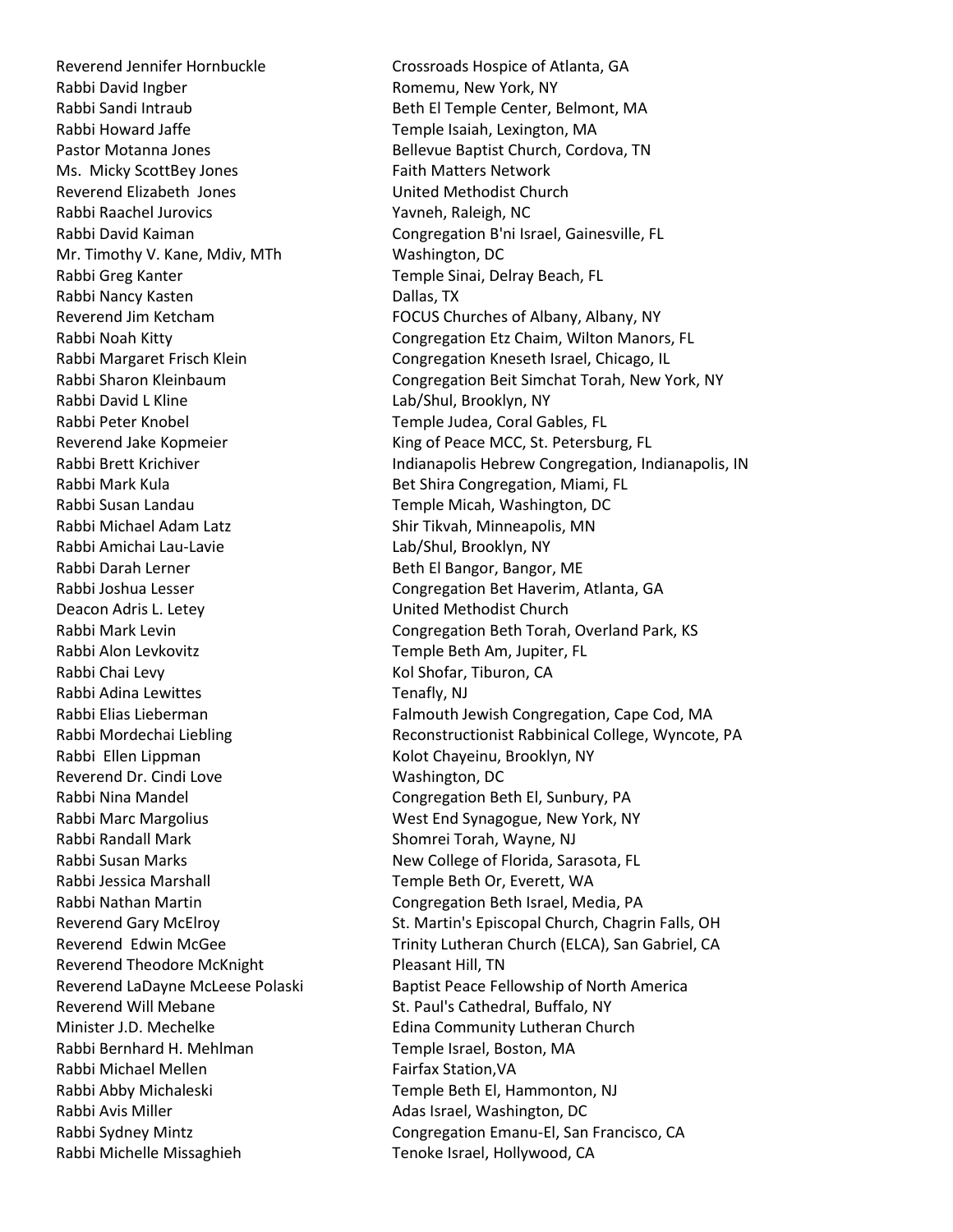Rabbi Jeremy Morrison Temple Israel, Boston, MA Reverend Kathleen Pforr Mentor, OH Brother Michael Potvin-Frost St. Francis of Assisi Ministry Rabbi Ari Rosenberg Temple Shalom, Milford, CT Rabbi James Rosenberg Temple Habonim, Barrington, RI Rabbi Leonard Rosenthal Tifereth Israel, San Diego, CA Rabbi Adam Rosenwasser Tenoke Sinai, Washington, DC Rabbi John Rosove Temple Israel of Hollywood, CA Rabbi Peter Schaktman Temple EmanuEl, Honolulu, HI Rabbi Dean Shapiro Temple Emanuel of Tempe, AZ Rabbi Gil Steinlauf **Adas Israel, Washington, DC** Reverend Kristin Stoneking Fellowship of Reconciliation Bishop Melvin G. Talbert United Methodist Church Rabbi Elliott Tepperman B'nai Keshet, Montclair, NJ Reverend Mary Martha Thiel **Hebrew Senior Life, Boston, MA** Rabbi Shoshanah Tornberg **Or Ami, Lafayette Hill, PA** 

Reverend James Moos United Church of Christ Wider Church Ministries Rabbi Jim Morgan **Harvard Hillel Worship and Study Congregation**, Cambridge, MA Deacon Deniray Mueller **St. John's Episcopal Church, Worthington, OH** Rabbi Robin Nafshi Temple Beth Jacob, Concord, NH Cantor Shira Nafshi Temple Beth Jacob, Concord, NH Reverend Dr. Julie Nemechek Westminster Presbyterian Church, Jackson, MI Rabbi Robert Nosanchuk Anshe Chesed Fairmount Temple, Beachwood, OH Reverend Kelly O'Connell St. Stephen's Episcopal Church, Santa Clara, CA Professor Marcos Panahon Jr. St. Matthew's Filipino Ministry, Glendale, CA Rabbi Barbara Penzner Temple Hillel B'nai Torah, West Roxbury, MA Rabbi Richard Plavin **Beth Sholom B'nai Israel, Manchester, CT** Rabbi Marcia Prager **P'nai Or Jewish Renewal Congregation, Philadelphia, PA** Rabbi Joshua Rabin United Synagogue of Conservative Judaism, New York, NY Rabbi Esther Reed Rutgers Hillel, New Brunswick, NJ Reverend David Reppert United Church of Christ, Philadelphia, PA Minister David Reynolds Pastoral Counseling Services, Manchester, NH Rabbi Philip Rice **Congregation Micah, Brentwood, TN** Pastor Beth Richeson **NH Women's Ministry, Concord, NH** Rabbi Carnie Shalom Rose Congregation B'nai Amoona, Creve Coeur, MI Rabbi Stanley Rosenbaum Sons of Jacob Synagogue, Waterloo, IA Rabbi Matt Rosenberg Texas A&M University, College Station, TX Rabbi Neil Sandler **Ahavath Achim Synagogue, Atlanta**, GA Rabbi Regina Sandler-Phillips Ways of Peace Community Resources, Brooklyn, NY Reverend Michael D. Schenemeyer United Church of Christ, Cleveland, OH Rabbi Ahud Sela Temple Ramat Zion, Northridge, CA Rabbi Becky Silverstein Pasadena Jewish Temple and Center, Pasadena, CA Rabbi Robin Sparr Temple Emanuel of the Merrimack Valle, Natwick, MA Rabbi Jonathan Spira-Savett Temple Beth Abraham, Nashua, NH Rabbi Miriam T. Spitzer South Area Solomon SchechterDay School, Stoughton, MA Rabbi Jacob Staub **Reconstructionist Rabbinical College, Wyncote, PA** Rabbi Jonathan Stein Temple Shaaray Tefila, New York, NY Rabbi David Steinhardt **Banan Brand Congregation**, Boca Raton, FL Rabbi Debbie Stiel Temple Beth Sholom, Topeka, KS Rabbi Susan Tendler **B'nai Zion Congregation, Chattanooga, TN** Rabbi David Teutsch **Reconstructionist Rabbinical College, Wyncote, PA** Dr. Miguel Se La Torre **International Security** Iliff School of Theology, Denver, CO Rabbi Annie Tucker **Beth Hillel Congregation Bnai Emunah, Wilmette, IL**